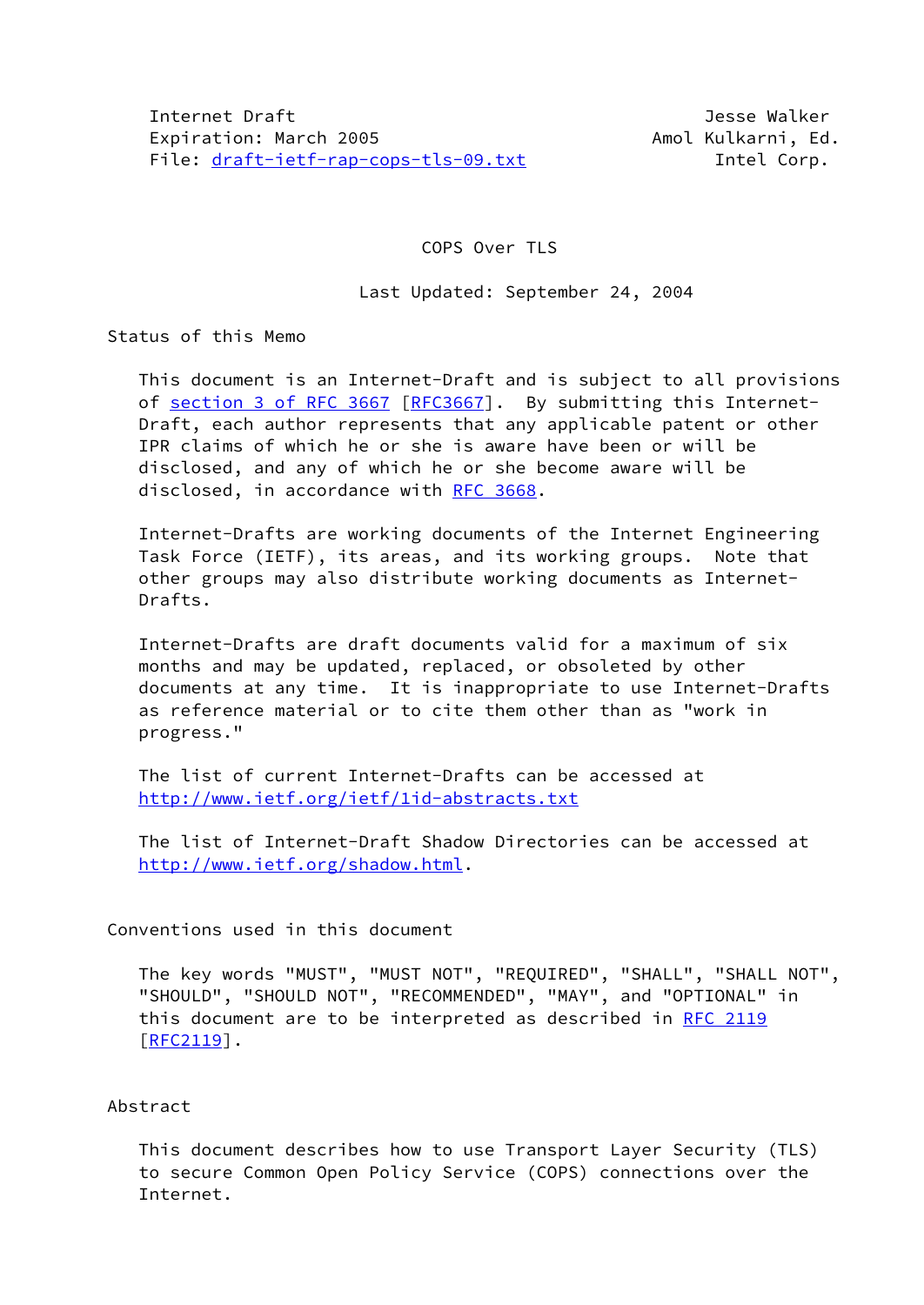This document also updates [RFC 2748](https://datatracker.ietf.org/doc/pdf/rfc2748) by modifying the contents of the Client-Accept message.

Walker et al. [Page 1]

Internet Draft COPS Over TLS September 2004

Table Of Contents

| 1                                                           |  |
|-------------------------------------------------------------|--|
| $\overline{2}$                                              |  |
| $\overline{3}$<br>Separate Ports versus Upward Negotiation3 |  |
| COPS/TLS Objects and Error codes4<br>$\overline{4}$         |  |
|                                                             |  |
|                                                             |  |
| COPS/TLS Secure Connection Initiation4<br>5                 |  |
|                                                             |  |
|                                                             |  |
| 6                                                           |  |
|                                                             |  |
|                                                             |  |
|                                                             |  |
|                                                             |  |
|                                                             |  |
| 8                                                           |  |
|                                                             |  |
|                                                             |  |
|                                                             |  |
|                                                             |  |
|                                                             |  |
| 12                                                          |  |
| 13                                                          |  |
| 14                                                          |  |
|                                                             |  |
| 15                                                          |  |
| 16                                                          |  |
| 17                                                          |  |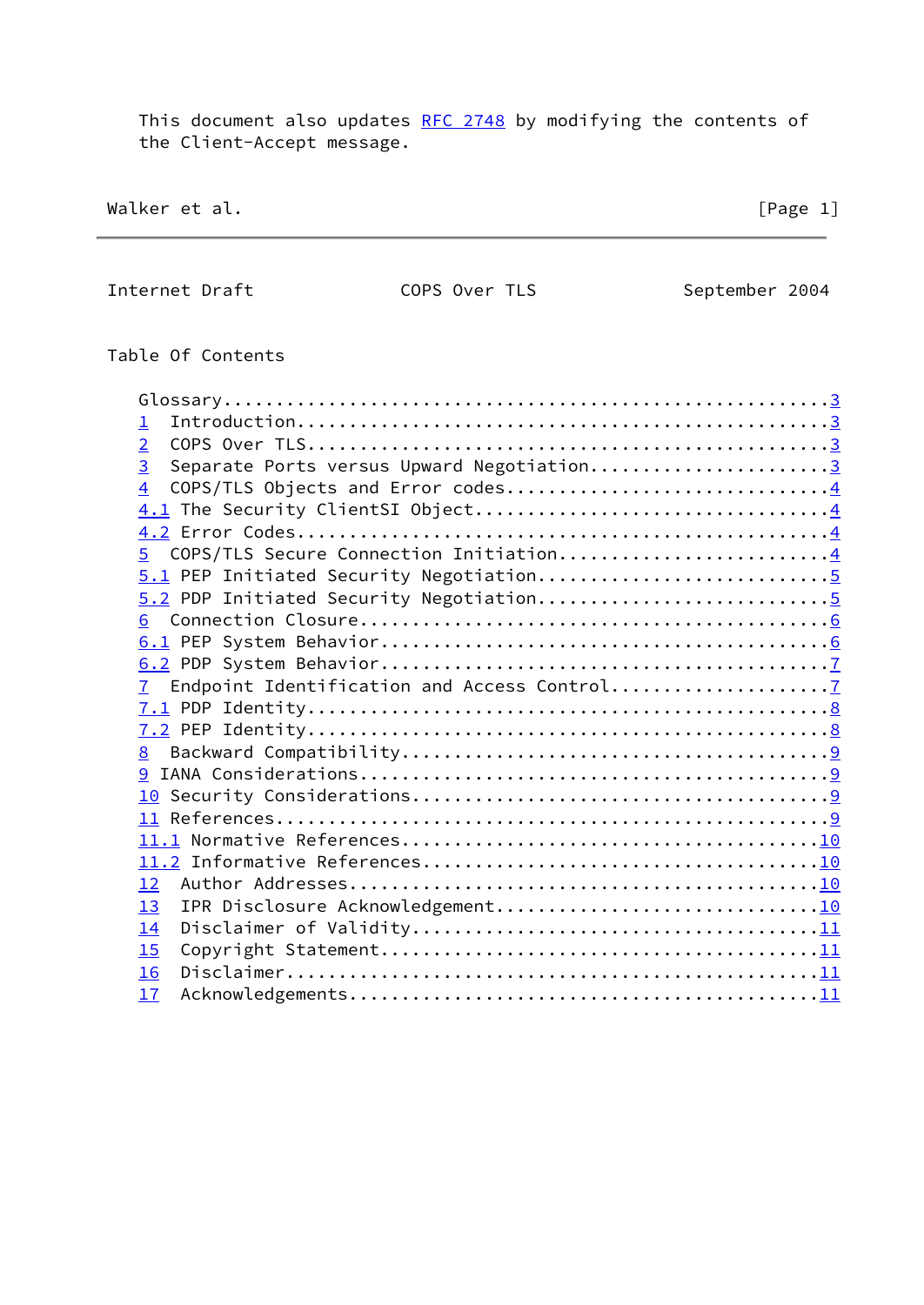Walker et al. **Expires March 2005** [Page 2]

<span id="page-2-0"></span>Internet Draft COPS Over TLS September 2004

 Glossary COPS - Common Open Policy Service. See [[RFC2748\]](https://datatracker.ietf.org/doc/pdf/rfc2748). COPS/TCP - A plain-vanilla implementation of COPS. COPS/TLS - A secure implementation of COPS using TLS. PDP - Policy Decision Point. Also referred to as the Policy Server. See [[RFC2753](https://datatracker.ietf.org/doc/pdf/rfc2753)]. PEP - Policy Enforcement Point. Also referred to as the Policy Client. See [[RFC2753](https://datatracker.ietf.org/doc/pdf/rfc2753)].

<span id="page-2-1"></span>[1](#page-2-1) Introduction

 COPS [[RFC2748](https://datatracker.ietf.org/doc/pdf/rfc2748)] was designed to distribute clear-text policy information from a centralized Policy Decision Point (PDP) to a set of Policy Enforcement Points (PEP) in the Internet. COPS provides its own security mechanisms to protect the per-hop integrity of the deployed policy. However, the use of COPS for sensitive applications such as some types of security policy distribution requires additional security measures, such as data privacy. This is because some organizations find it necessary to hide some or all of their security policies, e.g., because policy distribution to devices such as mobile platforms can cross domain boundaries.

 TLS [\[RFC2246](https://datatracker.ietf.org/doc/pdf/rfc2246)] was designed to provide channel-oriented security. TLS standardizes SSL and may be used with any connection-oriented service. TLS provides mechanisms for both one- and two-way authentication, dynamic session keying, and data stream privacy and integrity.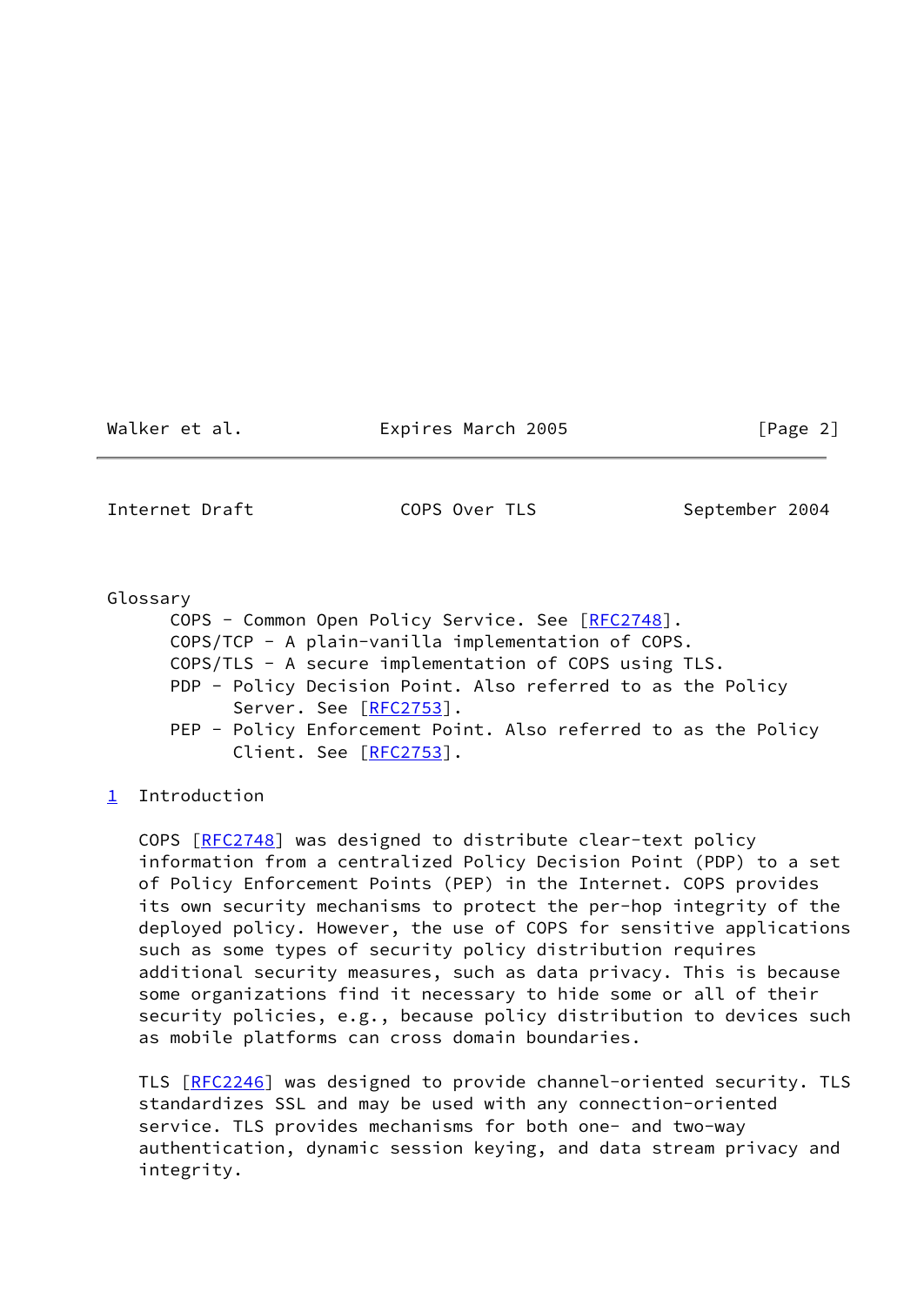This document describes how to use COPS over TLS. "COPS over TLS" is abbreviated COPS/TLS.

<span id="page-3-0"></span>[2](#page-3-0) COPS Over TLS

 COPS/TLS is very simple: use COPS over TLS similar to how you would use COPS over TCP (COPS/TCP). Apart from a specific procedure used to initialize the connection, there is no difference between COPS/TLS and COPS/TCP.

<span id="page-3-1"></span>[3](#page-3-1) Separate Ports versus Upward Negotiation

 There are two ways in which insecure and secure versions of the same protocol can be run simultaneously.

 In the first method, the secure version of the protocol is also allocated a well-known port. This strategy of having well-known port numbers for both, the secure and insecure versions, is known as 'Separate Ports'. The clients requiring security can simply connect to the well-known secure port. This method is easy to implement, with no modifications needed to existing insecure implementations. The disadvantage, however, is that it doesn't scale well, with a new port required for each secure implementation. More problems with this approach have been listed in [[RFC2595\]](https://datatracker.ietf.org/doc/pdf/rfc2595).

| Walker et al. | Expires March 2005 | [Page 3] |
|---------------|--------------------|----------|
|---------------|--------------------|----------|

<span id="page-3-3"></span>Internet Draft **COPS Over TLS** September 2004

 The second method is known as 'Upward Negotiation'. In this method, the secure and insecure versions of the protocol run on the same port. The client connects to the server, both discover each others' capabilities, and start security negotiations if desired. This method usually requires some changes to the protocol being secured.

COPS/TLS uses the Upward Negotiation method to secure COPS messages.

<span id="page-3-2"></span>[4](#page-3-2) COPS/TLS Objects and Error codes

 This section describes the COPS objects and error codes needed to support COPS/TLS.

<span id="page-3-4"></span>[4.1](#page-3-4) The Security ClientSI Object

 The Security ClientSI object is used by the PDP and the PEP to start the TLS negotiation. This object should be included only in the Client-Open or Client-Accept messages. It MUST NOT be included in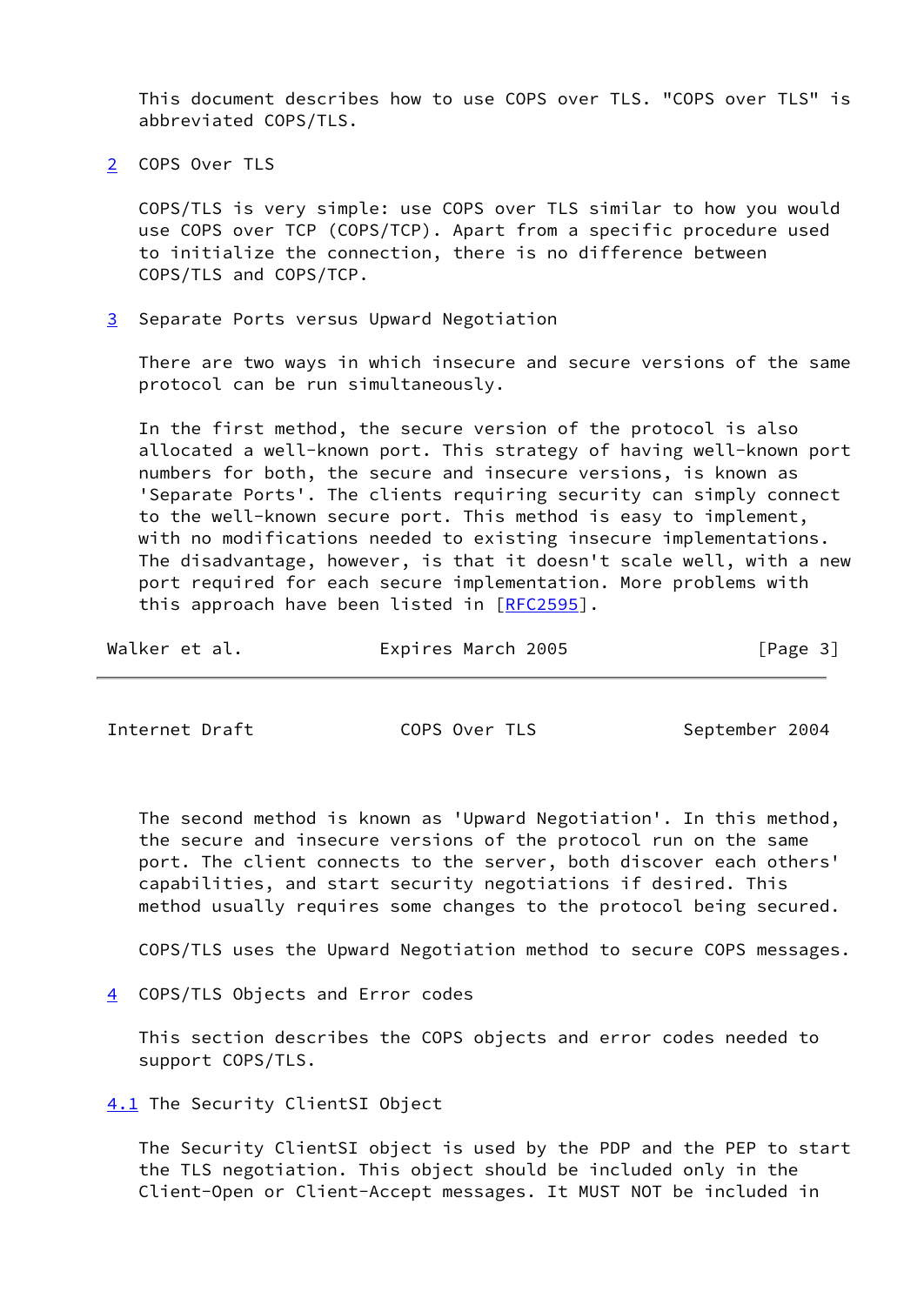any other COPS message.

 0 1 2 3 +----------+----------+----------+----------+ | Length (Octets) | C-Num=9 | C-Type=2 | +----------+----------+----------+----------+ | //////// | Flags | +----------+----------+----------+----------+

 Note: //// implies the field is reserved, set to 0 and should be ignored on receipt.

 Flags: 16 bits 0x01 = StartTLS This flag indicates that the sender of the message wishes to initiate a TLS handshake.

 The Client-Type of any message containing this Named ClientSI object MUST be 0. Client-Type 0 is used to negotiate COPS connection level security and must only be used during the connection establishment phase. Please refer to section [4.1 of \[RFC2748\]](https://datatracker.ietf.org/doc/pdf/rfc2748#section-4.1) for more details.

<span id="page-4-0"></span>[4.2](#page-4-0) Error Codes

This section adds to the error codes described in section 2.2.8 (Error Object) of [[RFC2748\]](https://datatracker.ietf.org/doc/pdf/rfc2748).

Error Code: error-code-TBD-by-IANA = TLS Required

 This error code should be used by either PEP or PDP to indicate a security-related connection closure.

<span id="page-4-1"></span>[5](#page-4-1) COPS/TLS Secure Connection Initiation

| Walker et al. | Expires March 2005 | [Page 4] |
|---------------|--------------------|----------|
|---------------|--------------------|----------|

<span id="page-4-3"></span>Internet Draft COPS Over TLS September 2004

 Security negotiation may be initiated either by the PDP or the PEP. The PEP can initiate a negotiation via a Client-Open message, while a PDP can initiate a negotiation via a Client-Accept message.

 Once the TLS connection is established, all COPS data MUST be sent as TLS "application data".

<span id="page-4-2"></span>[5.1](#page-4-2) PEP Initiated Security Negotiation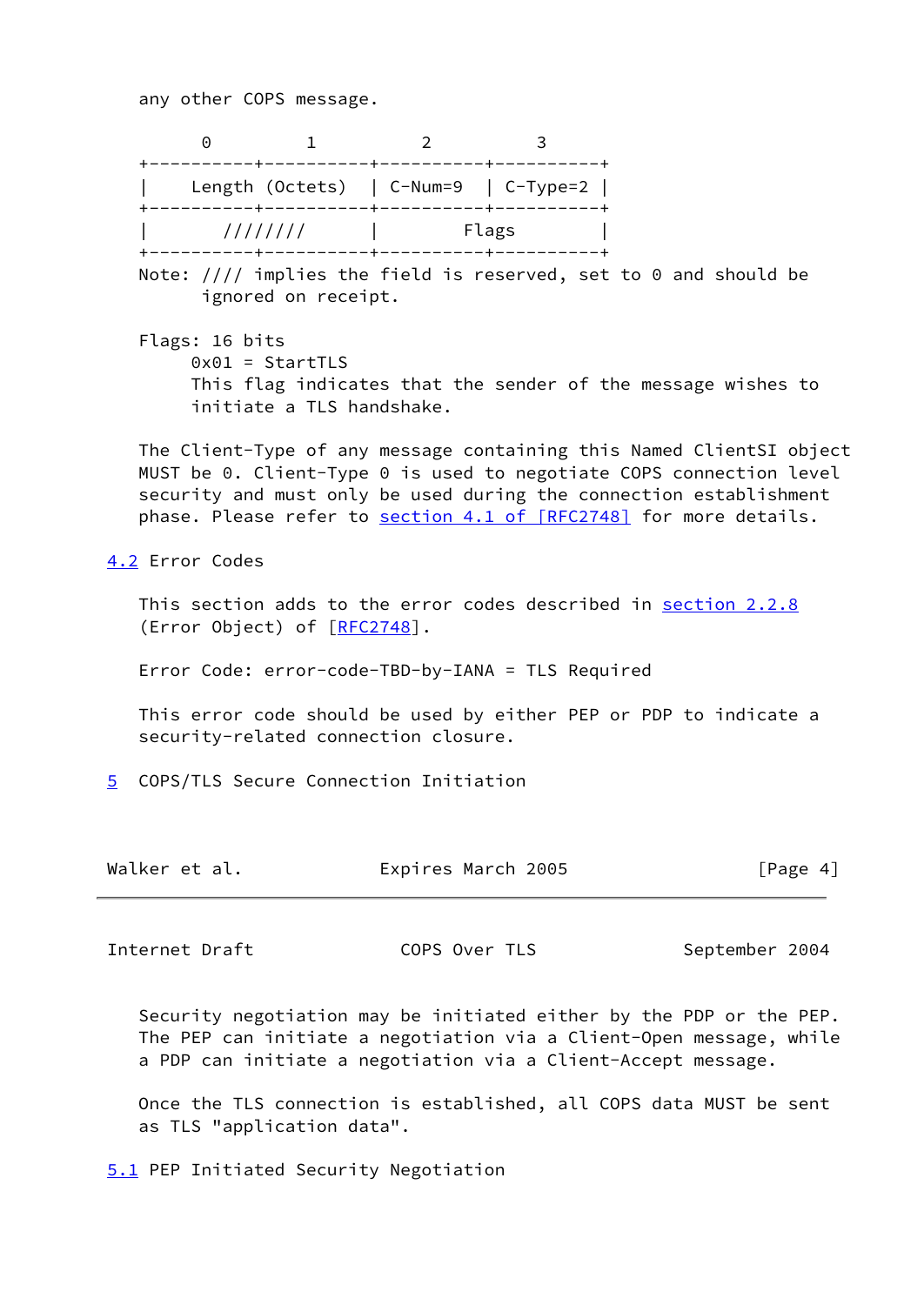A PEP MAY initiate security negotiation with a PDP using the Client- Open message. The Client-Open message MUST have a Client-Type of 0 and MUST include the Security ClientSI object.

 Upon receiving the Client-Open message, the PDP SHOULD respond with a Client-Accept message containing the Security ClientSI object.

 Note that in order to carry the Security ClientSI object, the contents of the Client-Accept message defined in [section](https://datatracker.ietf.org/doc/pdf/rfc2748#section-3.7) 3.7 of  [\[RFC2748\]](https://datatracker.ietf.org/doc/pdf/rfc2748#section-3.7) need to change to the following:

 <Client-Accept> ::= <Common Header> <KA Timer> [<ACCT Timer>] [<ClientSI>] [<Integrity>]

 Upon receiving the appropriate Client-Accept message, the PEP SHOULD initiate the TLS handshake.

 The message exchange is as follows: C: Client-Open (Client-Type = 0, Security) S: Client-Accept (Client-Type = 0, Security) <TLS handshake> C/S: <...further messages...>

 Instead of sending a Client-Accept message, the PDP may choose to close the connection if it does not wish to open a secure connection with the PEP. It MUST include the error code error-code-TBD-by-IANA in the ensuing Client-Close message.

 A PEP expecting the Security ClientSI object in a Client-Accept message MUST close the connection if the ClientSI object is missing. It MUST include the error code error-code-TBD-by-IANA in the ensuing Client-Close message.

<span id="page-5-0"></span>[5.2](#page-5-0) PDP Initiated Security Negotiation

 The PEP initially opens a TCP connection with the PDP on the standard COPS port and sends a Client-Open message. This Client-Open message MUST have a Client-Type of 0.

| Walker et al. | Expires March 2005 | [Page 5] |
|---------------|--------------------|----------|
|               |                    |          |

<span id="page-5-1"></span>Internet Draft COPS Over TLS September 2004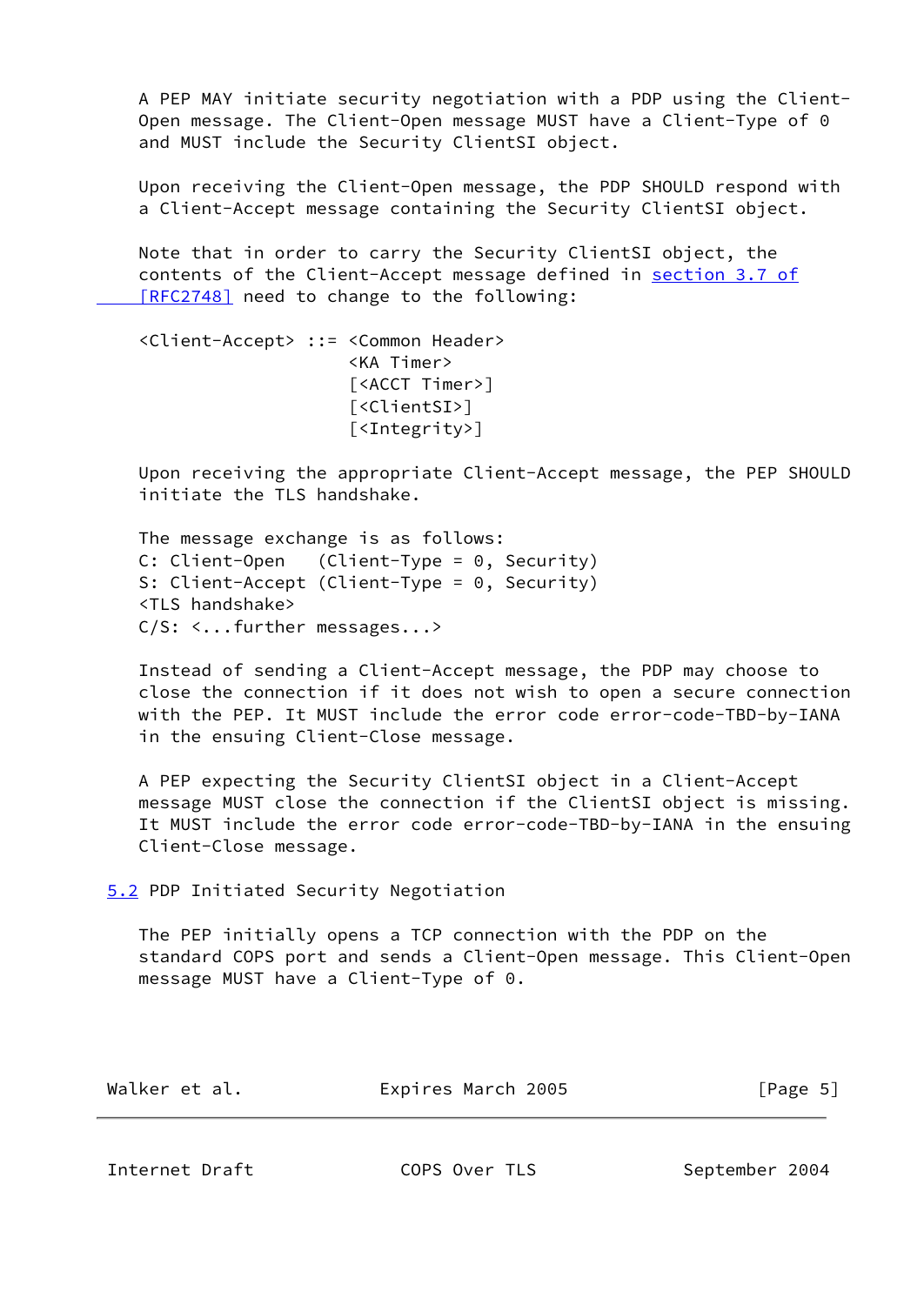The PDP SHOULD then reply with a Client-Accept message. In order to signal the PEP to start the TLS handshake, the PDP MUST include the Security ClientSI object in the Client-Accept message.

 Upon receiving the Client-Accept message with the Security ClientSI object, the PEP SHOULD initiate the TLS handshake. If for any reason the PEP cannot initiate the handshake, it MUST close the connection.

 The message exchange is as follows: C: Client-Open (Client-Type = 0) S: Client-Accept (Client-Type = 0, Security) <TLS handshake> C/S: <...further messages...>

 Before completion of the TLS handshake, the PEP MUST NOT send any messages other than Client-Close and Keep-Alive. Upon receiving any other message, a PDP expecting a TLS negotiation MUST issue a Client-Close message with an error code of error-code-TBD-by-IANA.

 A PDP wishing to negotiate security with a PEP having a non-secure connection MUST send a Client-Close with the error code error-code- TBD-by-IANA and wait for the PEP to reconnect. Upon receiving the Client-Open message, it SHOULD use the Client-Accept message to initiate security negotiation.

## <span id="page-6-0"></span>[6](#page-6-0) Connection Closure

 TLS provides facilities to securely close its connections. Reception of a valid closure alert assures an implementation that no further data will arrive on that connection. The TLS specification requires TLS implementations to initiate a closure alert exchange before closing a connection. It also permits TLS implementations to close connections without waiting to receive closure alerts from the peer, provided they send their own first. A connection closed in this way is known as an "incomplete close". TLS allows implementations to reuse the session in this case, but COPS/TLS makes no use of this capability.

 A connection closed without first sending a closure alert is known as a "premature close". Note that a premature close does not call into question the security of the data already received, but simply indicates that subsequent data might have been truncated. Because TLS is oblivious to COPS message boundaries, it is necessary to examine the COPS data itself (specifically the Message header) to determine whether truncation occurred.

<span id="page-6-1"></span>[6.1](#page-6-1) PEP System Behavior

 PEP implementations MUST treat premature closes as errors and any data received as potentially truncated. The COPS protocol allows the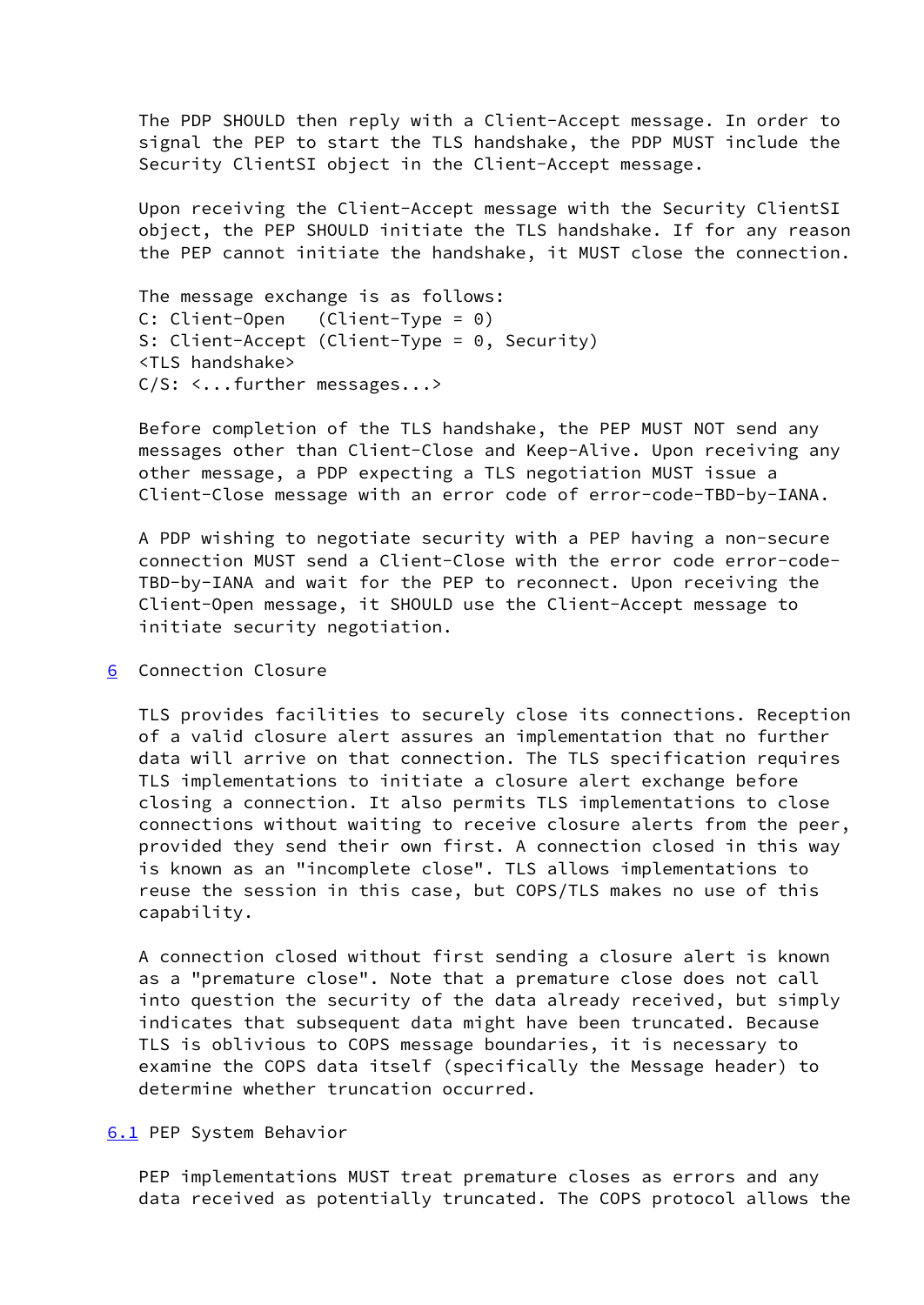PEP system to find out whether truncation took place. A PEP system detecting an incomplete close SHOULD recover gracefully.

| Expires March 2005<br>Walker et al. | [Page 6] |  |
|-------------------------------------|----------|--|
|-------------------------------------|----------|--|

<span id="page-7-1"></span>Internet Draft COPS Over TLS September 2004

 PEP systems MUST send a closure alert before closing the connection. PEPs unprepared to receive any more data MAY choose not to wait for the PDP system's closure alert and simply close the connection, thus generating an incomplete close on the PDP side.

<span id="page-7-0"></span>[6.2](#page-7-0) PDP System Behavior

 COPS permits a PEP to close the connection at any time, and requires PDPs to recover gracefully. In particular, PDPs SHOULD be prepared to receive an incomplete close from the PEP, since a PEP often shuts down for operational reasons unrelated to the transfer of policy information between the PEP and PDP.

 Implementation note: The PDP ordinarily expects to be able to signal end of data by closing the connection. However, the PEP may have already sent the closure alert and dropped the connection.

 PDP systems MUST attempt to initiate an exchange of closure alerts with the PEP system before closing the connection. PDP systems MAY close the connection after sending the closure alert, thus generating an incomplete close on the PEP side.

<span id="page-7-2"></span>[7](#page-7-2) Endpoint Identification and Access Control

 All PEP implementations of COPS/TLS MUST support an access control mechanism to identify authorized PDPs. This requirement provides a level of assurance that the policy arriving at the PEP is actually valid. PEP deployments SHOULD require the use of this access control mechanism for operation of COPS over TLS. When access control is enabled, the PEP implementation MUST NOT initiate COPS/TLS connections to systems not authorized as PDPs by the access control mechanism.

 Similarly, PDP COPS/TLS implementations MUST support an access control mechanism permitting them to restrict their services to authorized PEP systems only. However, deployments MAY choose not to use an access control mechanism at the PDP, as organizations might not consider the types of policy being deployed as sensitive, and therefore do not need to incur the expense of managing credentials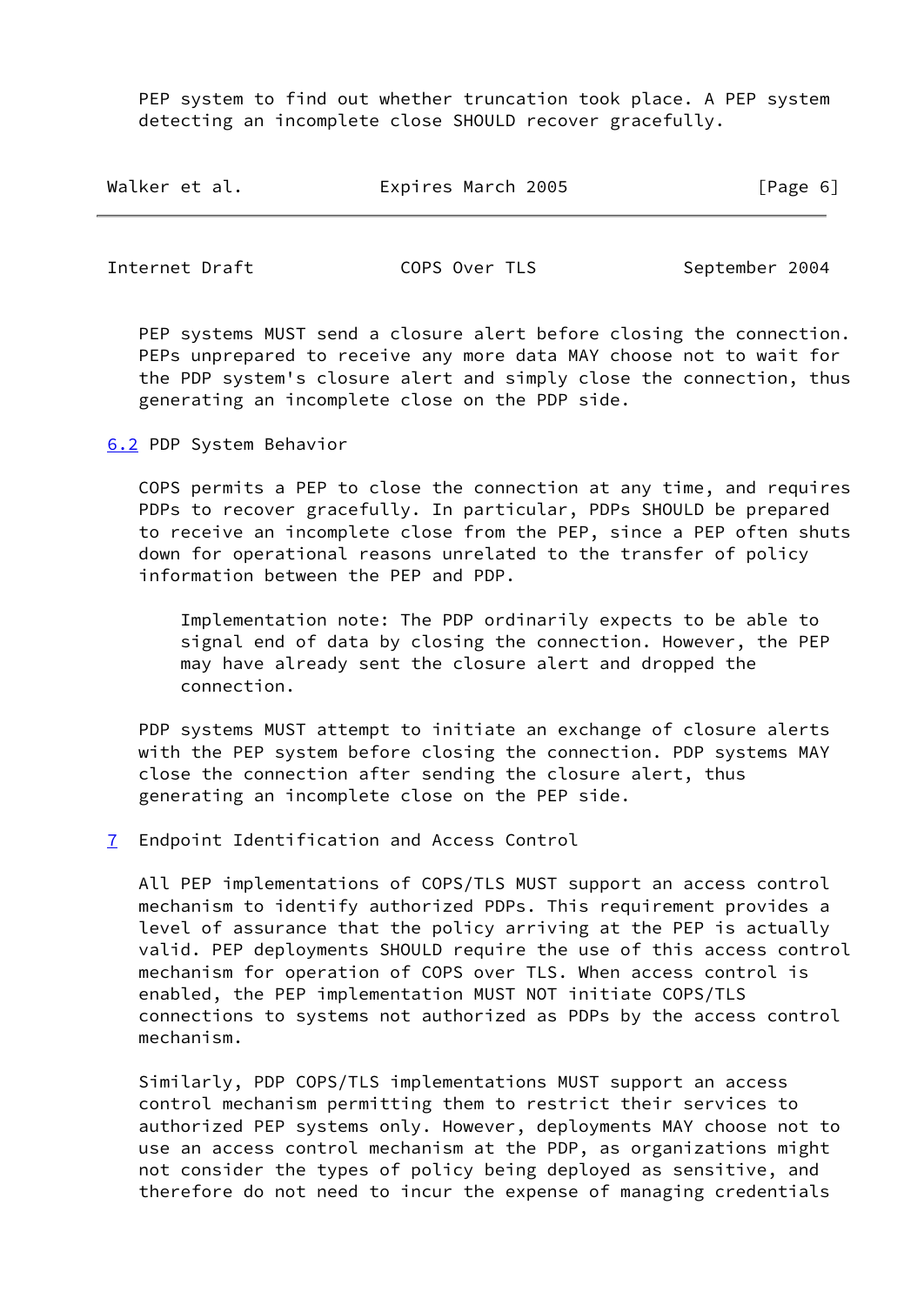for the PEP systems. If access controls are used, however, the PDP implementation MUST terminate COPS/TLS connections from unauthorized PEP systems and log an error if an auditable logging mechanism is present.

 Implementations of COPS/TLS MUST use X.509 v3 certificates conforming to [\[RFC3280](https://datatracker.ietf.org/doc/pdf/rfc3280)] to identify PDP and PEP systems. COPS/TLS systems MUST perform certificate verification processing conforming to [\[RFC3280](https://datatracker.ietf.org/doc/pdf/rfc3280)].

 If a subjectAltName extension of type dNSName or iPAddress is present in the PDP's certificate, it MUST be used as the PDP identity. If both types are present, dNSName SHOULD be used as the

| Walker et al. | Expires March 2005 | [Page 7] |
|---------------|--------------------|----------|
|---------------|--------------------|----------|

<span id="page-8-1"></span>

Internet Draft COPS Over TLS September 2004

PDP identity. If neither of the types is present, the most specific Common Name field in the Subject field of the certificate SHOULD be used.

 Matching is performed using the matching rules specified by [\[RFC3280](https://datatracker.ietf.org/doc/pdf/rfc3280)]. If more than one identity of a given type is present in the certificate (e.g. more than one dNSName name in the subjectAltName certificate extension), a match in any one of the provided identities is acceptable. Generally, the COPS system uses the first name for matching, except as noted below in the IP address checking requirements.

### <span id="page-8-0"></span>[7.1](#page-8-0) PDP Identity

 Generally, COPS/TLS requests are generated by the PEP consulting bootstrap policy information that identifies PDPs that the PEP is authorized to connect to. This policy provides the PEP with the hostname or IP address of the PDP. How this bootstrap policy information arrives at the PEP is outside the scope of this document. However, all PEP implementations MUST provide a mechanism to securely deliver or configure the bootstrap policy.

 All PEP implementations MUST be able to securely acquire the signing certificates of authorized Certificate Authorities that issue PDP certificates. Also, the PEPs MUST support a mechanism to securely acquire an access control list or filter identifying the CA's set of authorized PDPs.

 PEP deployments that participate in multiple domains, such as those on mobile platforms, MAY use different CAs and access control lists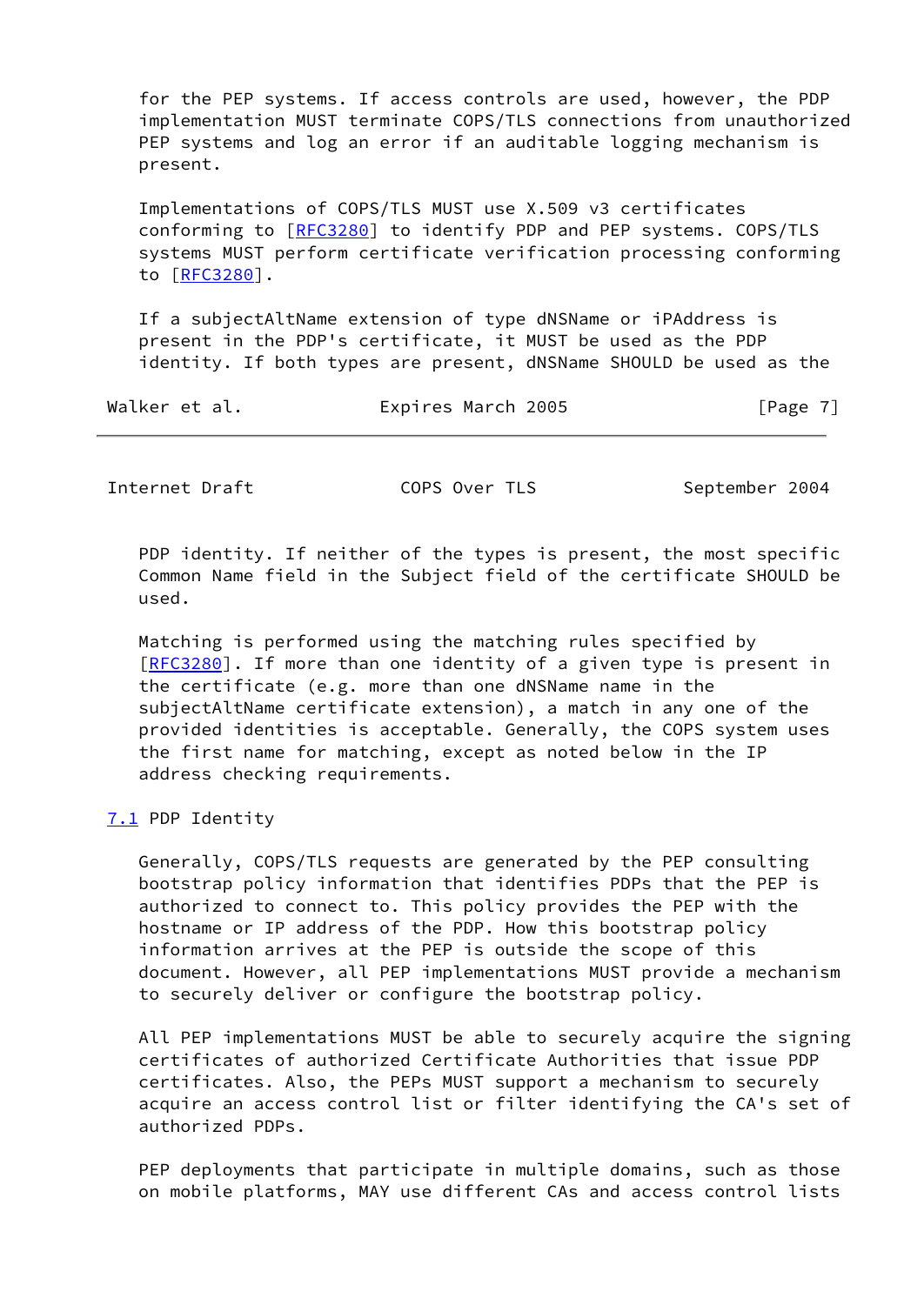in each domain.

 If the PDP hostname or IP address is available via the bootstrap policy, the PEP MUST check it against the PDP's identity as presented in the PDP's TLS Certificate message.

 In some cases the bootstrap policy will identify the authorized PDP only by an IP address of the PDP system. In this case, the subjectAltName MUST be present in the certificate, and it MUST include an iPAdress format matching the expected name of the policy server.

 If the hostname of the PDP does not match the identity in the certificate, a PEP on a user oriented system MUST either notify the user (PEP systems MAY afford the user the opportunity to continue with the connection in any case) or terminate the connection with a bad certificate error. PEPs on unattended systems MUST log the error to an appropriate audit log (if available) and MUST terminate the connection with a bad certificate error. Unattended PEP systems MAY provide a configuration setting that disables this check, but then MUST provide a setting which enables it.

<span id="page-9-0"></span>[7.2](#page-9-0) PEP Identity

| Expires March 2005<br>Walker et al. | [Page 8] |
|-------------------------------------|----------|
|-------------------------------------|----------|

<span id="page-9-2"></span>Internet Draft COPS Over TLS September 2004

 When PEP systems are not access controlled, the PDP need have no external knowledge of what the PEP's identity ought to be and so checks are neither possible nor necessary. In this case, there is no requirement for PEP systems to register with a certificate authority, and COPS over TLS uses one-way authentication, of the PDP to the PEP.

 When PEP systems are access controlled, PEPs MUST be PKI clients in the sense of [[RFC3280](https://datatracker.ietf.org/doc/pdf/rfc3280)]. In this case, COPS over TLS uses two-way authentication, and the PDP MUST perform the same identity checks for the PEPs as described above for the PDP.

 When access controls are in effect at the PDP, PDP implementations MUST have a mechanism to securely acquire the signing certificates of the Certificate Authorities issuing certificates to any of the PEPs they support.

<span id="page-9-1"></span>[8](#page-9-1) Backward Compatibility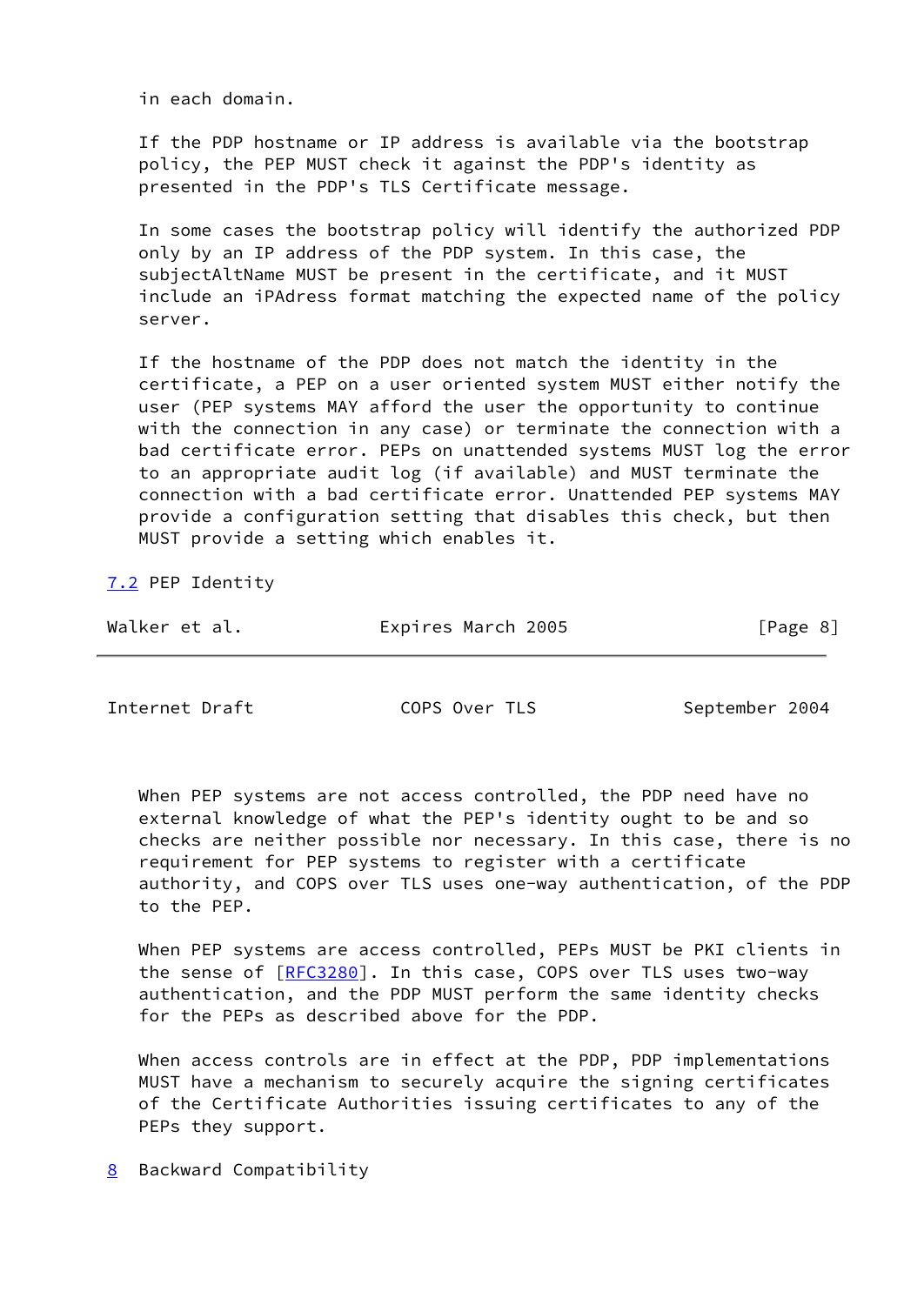The PEP and PDP SHOULD be backward compatible with peers that have not been modified to support COPS/TLS. They SHOULD handle errors generated in response to the Security ClientSI object.

<span id="page-10-0"></span>[9](#page-10-0) IANA Considerations

 The IANA shall add the following Error-Code to the cops-parameters registry located at<http://www.iana.org/assignments/cops-parameters>.

 Error-Code: error-code-TBD-by-IANA Description: TLS Required

 For the Named ClientSI object for Client-Type 0, the IANA shall add the following Flags value: 0x01 = StartTLS

 Further values for the Flags field and the reserved field can only be assigned by IETF Consensus rule as defined in [[RFC2434](https://datatracker.ietf.org/doc/pdf/rfc2434)].

<span id="page-10-1"></span>[10](#page-10-1) Security Considerations

 A COPS PDP and PEP MUST check the results of the TLS negotiation to see whether an acceptable degree of authentication and privacy have been achieved. If the negotiation has resulted in unacceptable algorithms or key lengths, either side MAY choose to terminate the connection.

 A man-in-the-middle attack can be launched by deleting the Security ClientSI object from the Client-Open or Client-Accept messages. To prevent this, the PEP and PDP MUST use the Integrity object as defined in [\[RFC2748](https://datatracker.ietf.org/doc/pdf/rfc2748)].

<span id="page-10-2"></span>[11](#page-10-2) References

| Walker et al. | Expires March 2005 | [Page 9] |
|---------------|--------------------|----------|
|---------------|--------------------|----------|

<span id="page-10-4"></span>Internet Draft COPS Over TLS September 2004

<span id="page-10-3"></span>[11.1](#page-10-3) Normative References

 [RFC2026] Bradner, S., "The Internet Standards Process - Revision 3", [RFC 2026](https://datatracker.ietf.org/doc/pdf/rfc2026), October 1996

 [RFC2119] Bradner, S., "Key Words for use in RFCs to indicate Requirement Levels", [RFC 2119](https://datatracker.ietf.org/doc/pdf/rfc2119), March 1997.

 [RFC2748] Durham, D., Boyle, J., Cohen, R., Herzog, R., Rajan, R., Sastry, A., "The COPS (Common Open Policy Service) Protocol",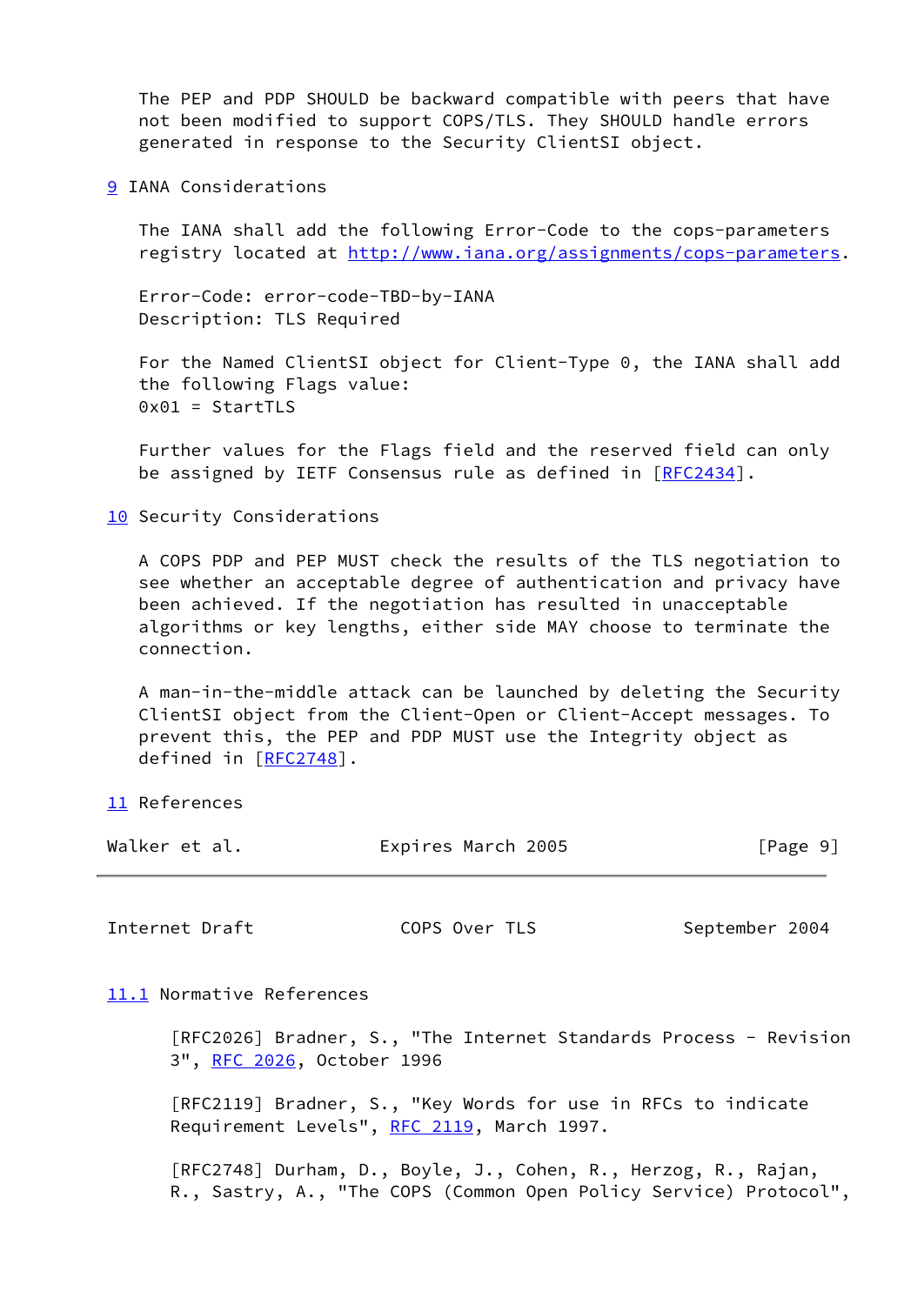[RFC 2748,](https://datatracker.ietf.org/doc/pdf/rfc2748) January 2000.

 [RFC3280] Housley, R., Ford, W., Polk, W., Solo, D., "Internet X.509 Public Key Infrastructure Certificate and Certificate Revocation List (CRL) Profile ", [RFC 3280](https://datatracker.ietf.org/doc/pdf/rfc3280), April 2002.

[RFC2246] Dierks, T., Allen, C., "The TLS Protocol", [RFC 2246](https://datatracker.ietf.org/doc/pdf/rfc2246), January 1999.

# <span id="page-11-0"></span>[11.2](#page-11-0) Informative References

[RFC2818] Rescorla, E., "HTTP Over TLS", [RFC 2818](https://datatracker.ietf.org/doc/pdf/rfc2818), May 2000.

[RFC2595] Newman, C., "Using TLS with IMAP, POP3 and ACAP", [RFC](https://datatracker.ietf.org/doc/pdf/rfc2595) [2595,](https://datatracker.ietf.org/doc/pdf/rfc2595) June 1999.

 [RFC3207] Hoffman, P., "SMTP Service Extension for Secure SMTP over Transport Layer Security", [RFC 3207,](https://datatracker.ietf.org/doc/pdf/rfc3207) February 2002.

 [RFC2434] Alvestrand, H., Narten, T., "Guidelines for writing an IANA Considerations Section in RFCs", [BCP 26](https://datatracker.ietf.org/doc/pdf/bcp26), [RFC 2434](https://datatracker.ietf.org/doc/pdf/rfc2434), October 1998.

<span id="page-11-1"></span>[12](#page-11-1) Author Addresses

 Jesse R. Walker Intel Corporation 2111 N.E. 25th Avenue Hillsboro, OR 97214 USA jesse[dot]walker[at]intel[dot]com

 Amol Kulkarni Intel Corporation JF3-206 2111 N.E. 25th Avenue Hillsboro, OR 97214 USA amol[dot]kulkarni[at]intel[dot]com

<span id="page-11-2"></span>[13](#page-11-2) IPR Disclosure Acknowledgement

| Walker et al. | Expires March 2005 | [Page 10] |
|---------------|--------------------|-----------|
|---------------|--------------------|-----------|

<span id="page-11-3"></span>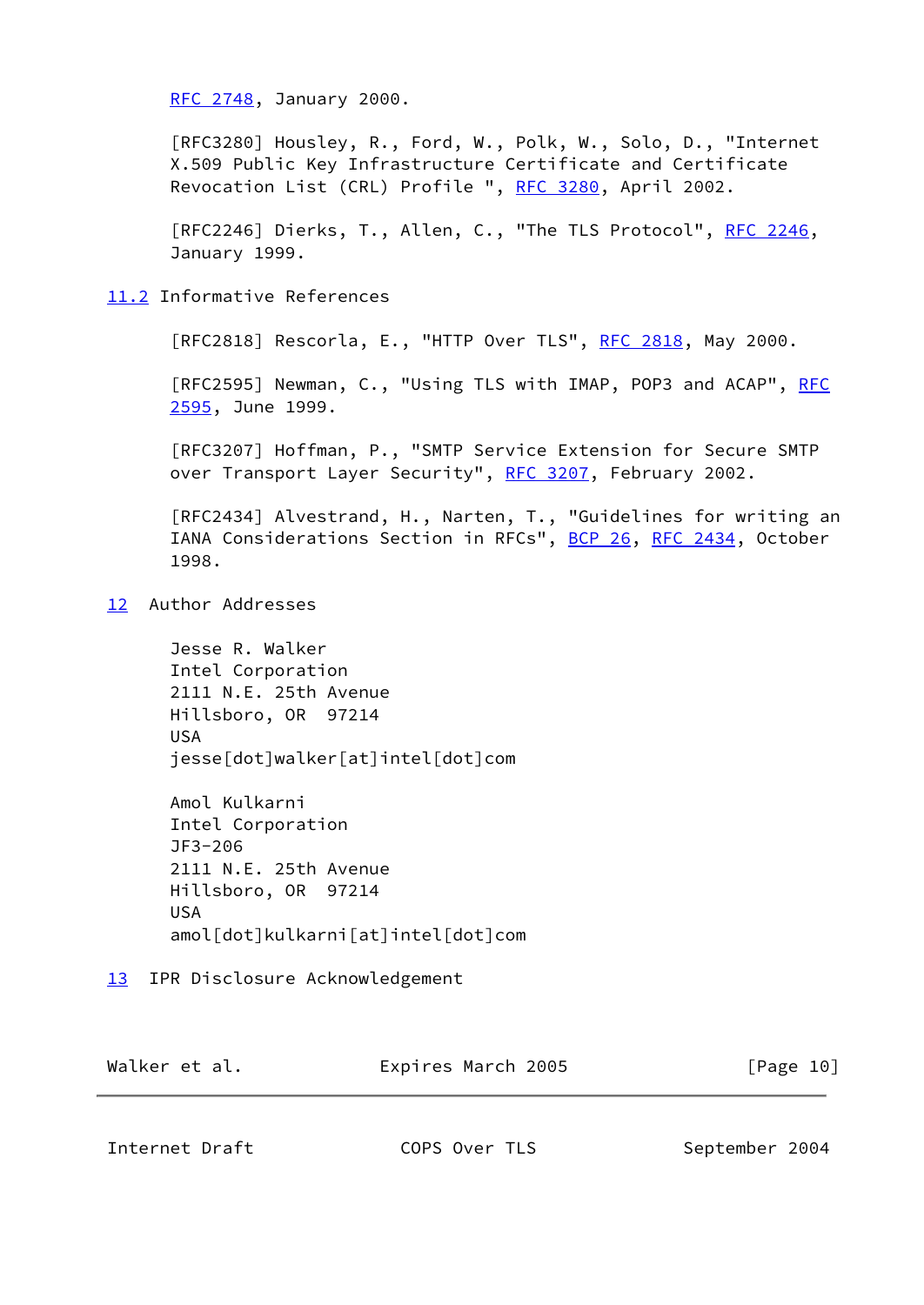By submitting this Internet-Draft, we certify that any applicable patent or other IPR claims of which we are aware have been disclosed, and any of which we become aware will be disclosed, in accordance with [RFC 3668](https://datatracker.ietf.org/doc/pdf/rfc3668).

<span id="page-12-0"></span>[14](#page-12-0) Disclaimer of Validity

 The IETF takes no position regarding the validity or scope of any Intellectual Property Rights or other rights that might be claimed to pertain to the implementation or use of the technology described in this document or the extent to which any license under such rights might or might not be available; nor does it represent that it has made any independent effort to identify any such rights. Information on the procedures with respect to rights in RFC documents can be found in [BCP 78](https://datatracker.ietf.org/doc/pdf/bcp78) and [BCP 79](https://datatracker.ietf.org/doc/pdf/bcp79).

 Copies of IPR disclosures made to the IETF Secretariat and any assurances of licenses to be made available, or the result of an attempt made to obtain a general license or permission for the use of such proprietary rights by implementers or users of this specification can be obtained from the IETF on-line IPR repository at [http://www.ietf.org/ipr.](http://www.ietf.org/ipr)

 The IETF invites any interested party to bring to its attention any copyrights, patents or patent applications, or other proprietary rights that may cover technology that may be required to implement this standard. Please address the information to the IETF at ietf ipr@ietf.org.

<span id="page-12-1"></span>[15](#page-12-1) Copyright Statement

 Copyright (C) The Internet Society (2004). This document is subject to the rights, licenses and restrictions contained in [BCP 78](https://datatracker.ietf.org/doc/pdf/bcp78), and except as set forth therein, the authors retain all their rights.

# <span id="page-12-2"></span>[16](#page-12-2) Disclaimer

 This document and the information contained herein are provided on an "AS IS" basis and THE CONTRIBUTOR, THE ORGANIZATION HE/SHE REPRESENTS OR IS SPONSORED BY (IF ANY), THE INTERNET SOCIETY AND THE INTERNET ENGINEERING TASK FORCE DISCLAIM ALL WARRANTIES, EXPRESS OR IMPLIED, INCLUDING BUT NOT LIMITED TO ANY WARRANTY THAT THE USE OF THE INFORMATION HEREIN WILL NOT INFRINGE ANY RIGHTS OR ANY IMPLIED WARRANTIES OF MERCHANTABILITY OR FITNESS FOR A PARTICULAR PURPOSE.

## <span id="page-12-3"></span>[17](#page-12-3) Acknowledgements

 This document freely plagiarizes and adapts Eric Rescorla's similar document [[RFC2818](https://datatracker.ietf.org/doc/pdf/rfc2818)] that specifies how HTTP runs over TLS. Discussions with David Durham, Scott Hahn and Ylian Sainte-Hillaire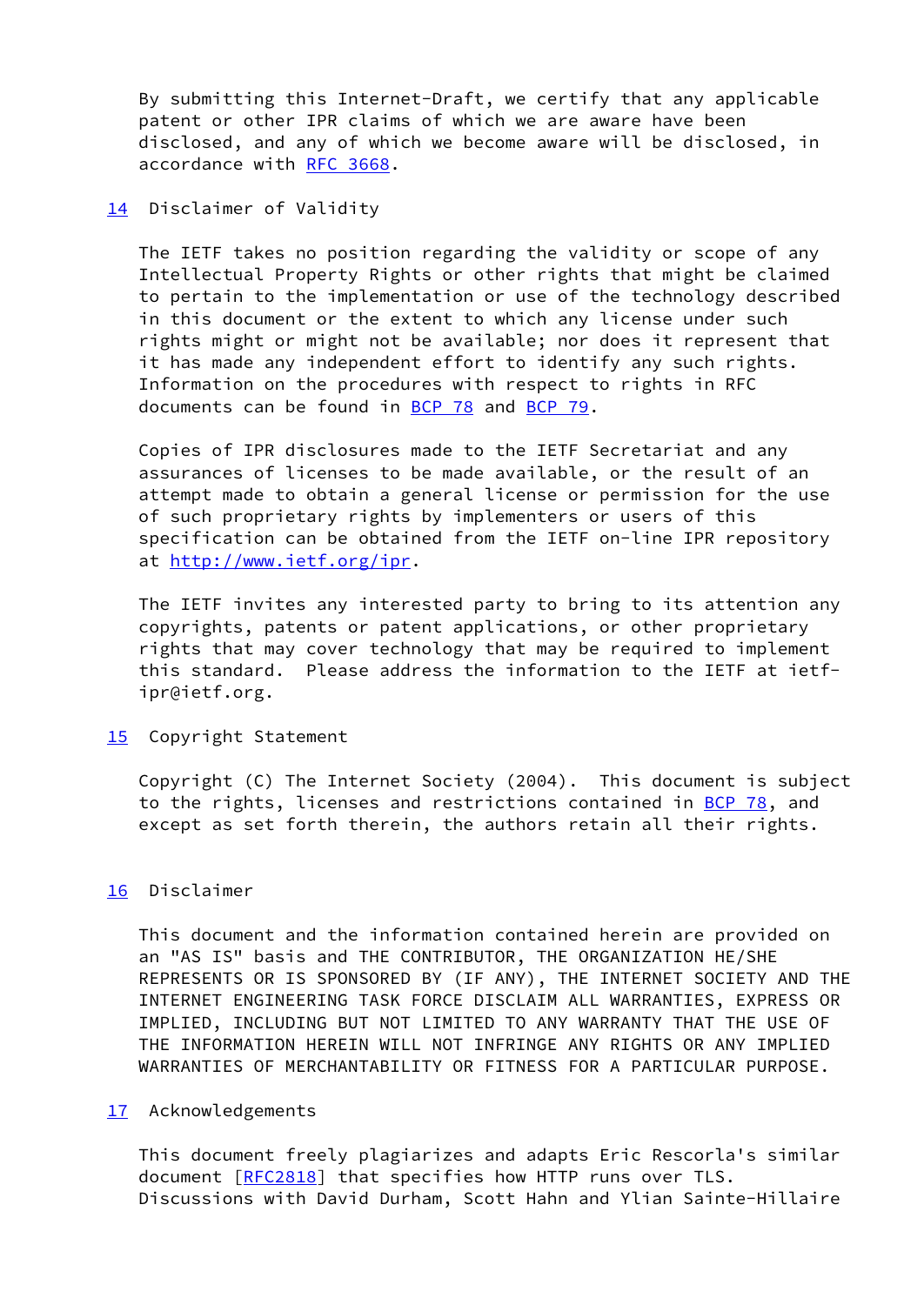also lead to improvements in this document.

| Walker et al.  | Expires March 2005                                            | [Page $11$ ]   |
|----------------|---------------------------------------------------------------|----------------|
| Internet Draft | COPS Over TLS                                                 | September 2004 |
|                | The authors wish to thank Uri Blumenthal for doing a thorough |                |

security review of the document.

 Funding for the RFC Editor function is currently provided by the Internet Society.